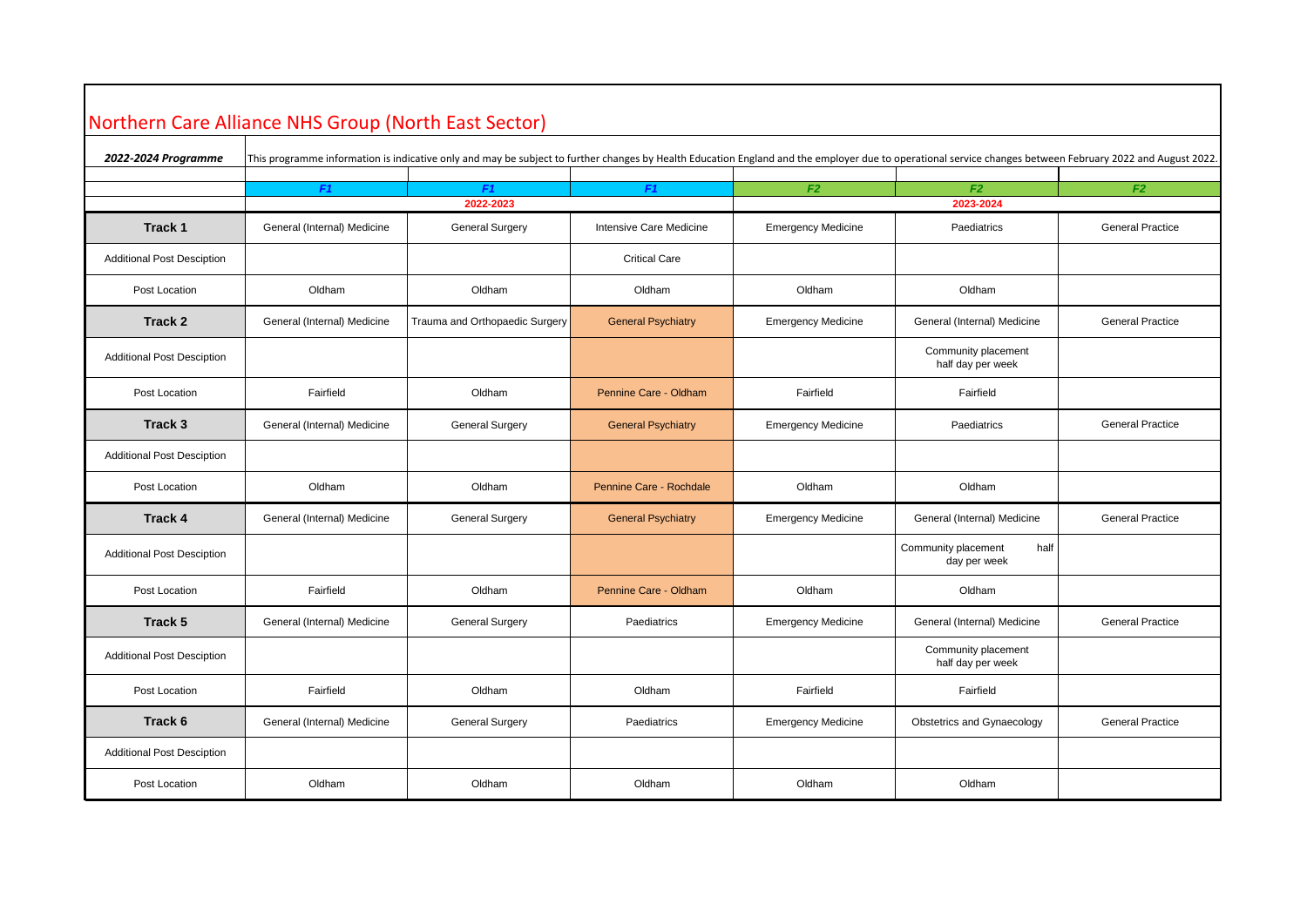| Track 7                           | General (Internal) Medicine                 | Trauma and Orthopaedic Surgery | Paediatrics                    | <b>Emergency Medicine</b> | <b>General Psychiatry</b>                | <b>General Practice</b> |
|-----------------------------------|---------------------------------------------|--------------------------------|--------------------------------|---------------------------|------------------------------------------|-------------------------|
| <b>Additional Post Desciption</b> |                                             |                                |                                |                           |                                          |                         |
| Post Location                     | Oldham                                      | Oldham                         | Oldham                         | Oldham                    | Pennine Care - Rochdale                  |                         |
| Track 8                           | General (Internal) Medicine                 | <b>General Surgery</b>         | Anaesthetics                   | <b>Emergency Medicine</b> | General (Internal) Medicine              | <b>General Practice</b> |
| <b>Additional Post Desciption</b> | Community placement<br>half<br>day per week |                                |                                |                           |                                          |                         |
| Post Location                     | Fairfield                                   | Oldham                         | Oldham                         | Oldham                    | Oldham                                   |                         |
| Track 9                           | General (Internal) Medicine                 | <b>General Surgery</b>         | Trauma and Orthopaedic Surgery | <b>Emergency Medicine</b> | General (Internal) Medicine              | <b>General Practice</b> |
| <b>Additional Post Desciption</b> |                                             |                                | Ortho-Geriatrics               |                           | Community placement<br>half day per week |                         |
| Post Location                     | Oldham                                      | Oldham                         | Oldham                         | Oldham                    | Oldham                                   |                         |
| Track 10                          | General (Internal) Medicine                 | <b>General Surgery</b>         | Paediatrics                    | <b>Emergency Medicine</b> | <b>General Psychiatry</b>                | <b>General Practice</b> |
| <b>Additional Post Desciption</b> |                                             |                                |                                |                           |                                          |                         |
| Post Location                     | Oldham                                      | Oldham                         | Oldham                         | Oldham                    | Pennine Care - Oldham                    |                         |
| Track 11                          | General (Internal) Medicine                 | <b>General Surgery</b>         | Intensive Care Medicine        | <b>Emergency Medicine</b> | <b>General Psychiatry</b>                | <b>General Practice</b> |
| <b>Additional Post Desciption</b> |                                             |                                | <b>Critical Care</b>           |                           |                                          |                         |
| Post Location                     | Oldham                                      | Oldham                         | Oldham                         | Oldham                    | Pennine Care - Oldham                    |                         |
| Track 12                          | General (Internal) Medicine                 | <b>General Surgery</b>         | Obstetrics and Gynaecology     | <b>Emergency Medicine</b> | Trauma and Orthopaedic Surgery           | <b>General Practice</b> |
| <b>Additional Post Desciption</b> |                                             |                                |                                |                           |                                          |                         |
| Post Location                     | Oldham                                      | Oldham                         | Oldham                         | Oldham                    | Oldham                                   |                         |
| Track 13                          | General (Internal) Medicine                 | <b>General Surgery</b>         | Obstetrics and Gynaecology     | <b>Emergency Medicine</b> | General (Internal) Medicine              | <b>General Practice</b> |
| <b>Additional Post Desciption</b> | Community placement                         |                                |                                |                           |                                          |                         |
| Post Location                     | Oldham                                      | Oldham                         | Oldham                         | Oldham                    | Oldham                                   |                         |